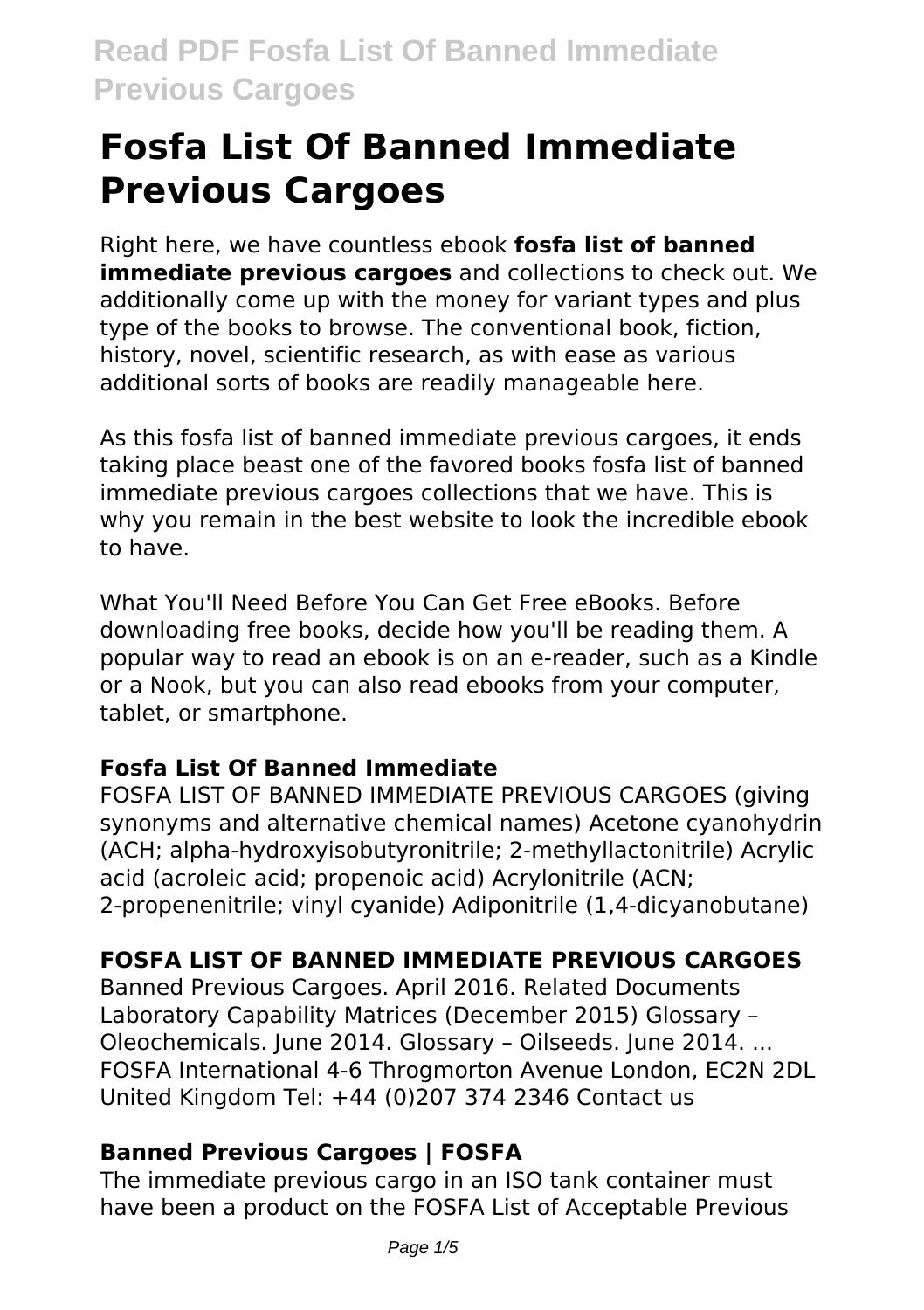Cargoes or not on the FOSFA List of Banned Immediate Previous Cargoes, whichever is contracted for, in force at the date of the Bill of Lading.

#### **FOSFA - International Tank Container**

FOSFA LIST OF BANNED IMMEDIATE PREVIOUS CARGOES (giving synonyms and alternative chemical names) Acetone cyanohydrin (ACH; alpha-hydroxyisobutyronitrile; 2-methyllactonitrile) Acrylic acid (acroleic acid; propenoic acid) Acrylonitrile (ACN; 2-propenenitrile; vinyl cyanide) Adiponitrile (1,4-dicyanobutane)

### **FOSFA Banned List January 2008 - MTSD**

FOSFA List of Banned Immediate Previous Cargoes - January 2008. 1 January 2008. FOSFA List of Banned Immediate Previous Cargoes (giving synonyms and alternative chemical names) download 11kb PDF. Assurance checker. The search form below allows you to search using one or more criteria e.g. UFAS Compound Feeds. Scheme. ESTA FEMAS FIAS

#### **FOSFA List of Banned Immediate Previous Cargoes - January ...**

The ASEAN Vegetable Oils Club wishes to propose that the attached List of Banned Immediate Previous Cargoes (FOSFA – see LIST A), Unacceptable Prior Cargo List (NIOP – see LIST B), Acceptable Prior Cargo Lists (NIOP – see LIST E) and FOSFA International List of Acceptable Previous Cargoes (see LIST G) be included in the Revised Recommended Code of Practice for the Storage and Transport of Edible Oils and Fats in Bulk.

#### **COMMENTS FROM GOVERNMENTS AND INTERNATIONAL ORGANISATIONS ...**

acceptable only where the immediate previous cargo is on the FOSFA Acceptable List. n-Butyl acetate sec-Butyl acetate tert-Butyl acetate Calcium ammonium nitrate Calcium chloride solution Calcium lignosulphonate (sulphite Ive, lignin liquor) Calcium nitrate Candelilla wax Carnauba wax (Brazil wax) Caustic potash (potassium hydroxide)

# **FOSFA LIST OF ACCEPTABLE PREVIOUS CARGOES**

FOSFA, in seeking to maintain cargo quality during bulk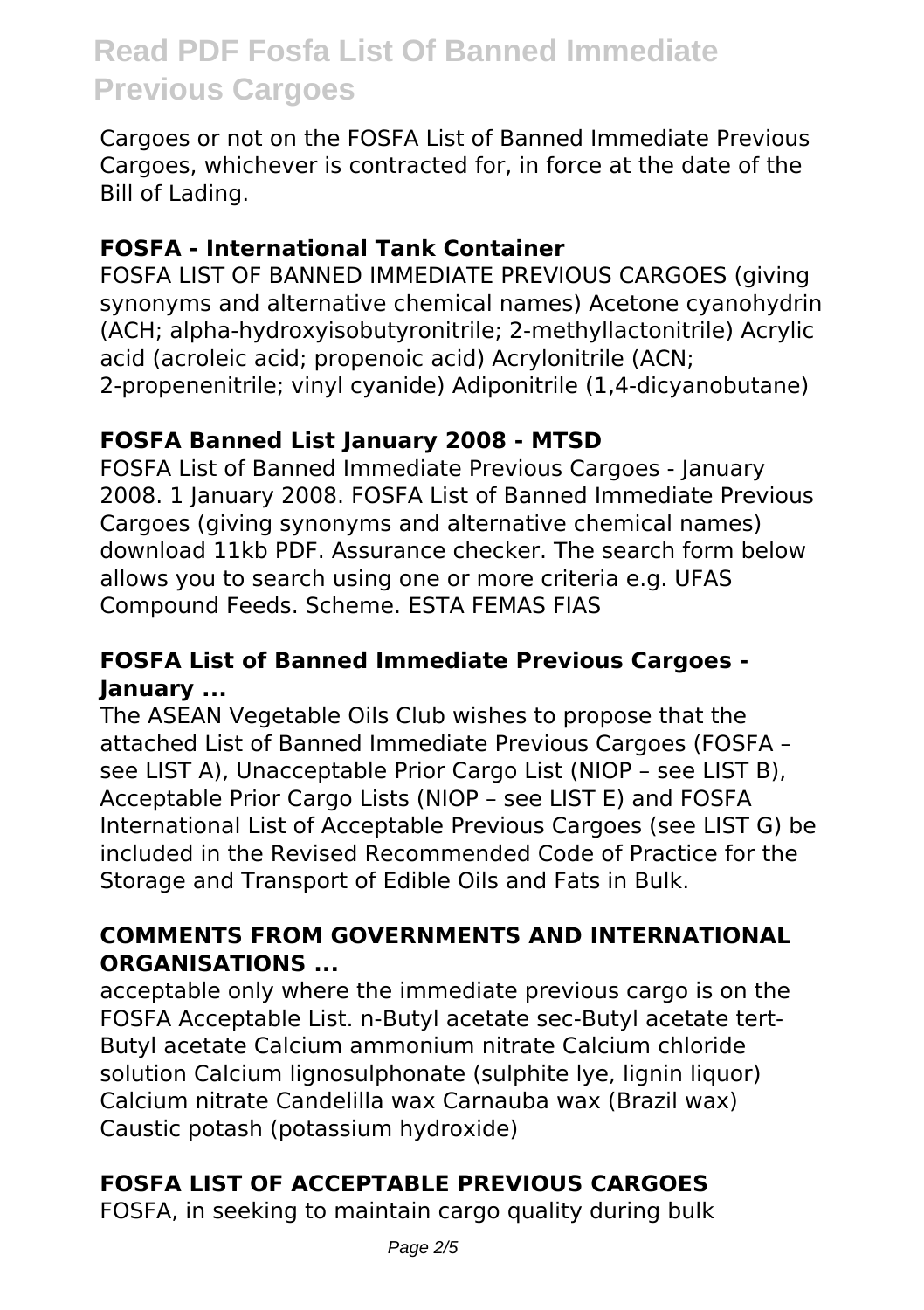shipment, developed the lists of 'acceptable' and 'banned' previous cargoes during the 80's/90's as a result of industry concerns following a series of contamination incidents. These were attributable, in part, to advances in scientific analysis methods giving

#### **FOSFA | Expert Witness Journal**

2.4 In all cases the immediate previous cargo shall have been not less than 60 percent by volume of the tank. A-2 2.5 The Restrictions relating to previous cargoes beyond the Immediate Previous Cargo, as set out in the FOSFA List of Banned Immediate Previous Cargoes and the FOSFA List of Acceptable Previous Cargoes, shall apply. 3.

#### **FOSFA QUALIFICATIONS & PROCEDURES | Marine Surveyor Blog's**

Immediate Previous cargo either Foodstuff or Cargo appearing on E.U.-List of Acceptable Previous Cargoes 2nd and 3rd Previous Cargoes shall have Cargoes appearing on the FOSFA List of Acceptable Previous Cargoes Mild Steel Three Previous cargoes either Foodstuffs or Cargoes appearing on E.U.-List of Acceptable Previous Cargoes Three Previous ...

#### **Practical guide to previous cargo(es) restrictions for ...**

Leaded products shall not be carried as the three previous cargoes. Ethylene Dichloride and Styrene Monomer (both of which are on the FOSFA Banned List) shall not be carried as the three previous cargoes in organic coated tanks, or as the last cargo in stainless steel and inorganic coated tanks. FOSFA Acceptable List – 1 April 2013 C-3

## **FOSFA Acceptable List (April 2013)**

2.4 In all cases the immediate previous cargo shall have been not less than 60 percent by volume of the tank. A-2 2.5 The Restrictions relating to previous cargoes beyond the Immediate Previous Cargo, as set out in the FOSFA List of Banned Immediate Previous Cargoes and the FOSFA List of Acceptable Previous Cargoes, shall apply. 3.

## **Fosfa Procedures and Fosfa Qualifications for CPO | PT ...**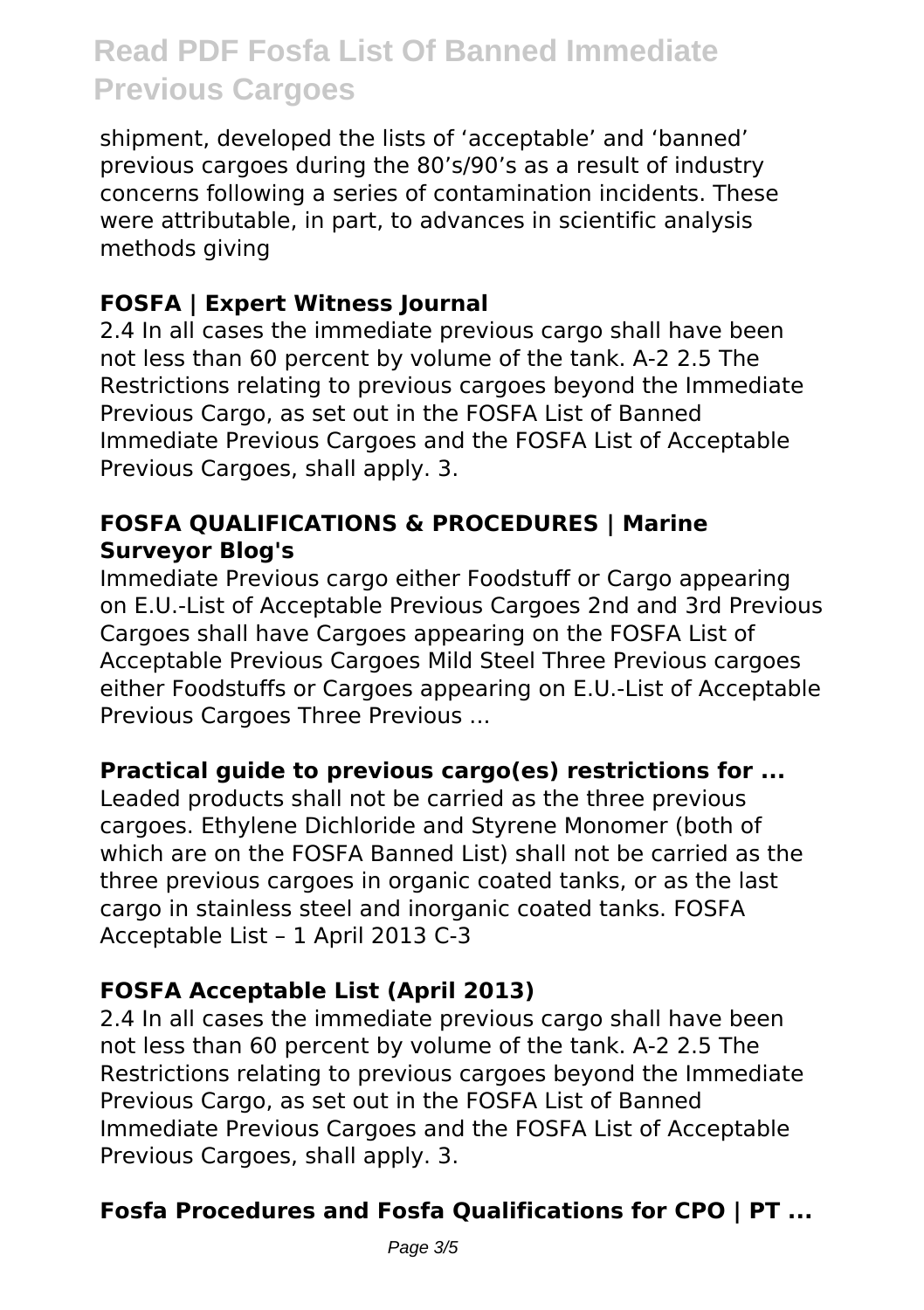This list is based in part on NIOP Unacceptable Prior Cargo List, FOSFA List of Banned Immediate Previous Cargoes and Codex Code of Practice for the Storage and Transport of Edible Fats and Oils in Bulk (Codex Alimentarius). The criteria described in the CEFIC Guidelines for Handling and Distribution of Propylene

#### **Prior Cargoes - s00.static-shell.com**

The Committee agreed to enlarge the Proposed Draft List of Banned Immediate Cargoes to include all those substances listed in both the FOSFA International List of Banned Immediate Previous Cargoes and the NIOP Unacceptable Prior Cargo list.

#### **PROPOSED DRAFT AMENDMENT TO THE CODE OF PRACTICE FOR THE ...**

the notice fosfa list of banned immediate previous cargoes that you are looking for. It will unconditionally squander the time. However below, next you visit this web page, it will be in view of that agreed easy to get as capably as download guide fosfa list of banned immediate previous cargoes It will not receive many period as we notify before.

#### **Fosfa List Of Banned Immediate Previous Cargoes**

The standard FOSFA trading contracts are based on "banned list terms." The banned list includes the cargoes that led to problems in the 1980s. It was drawn up following work carried out by Unilever when bulk shipping replaced drums, and twoway freight space occupancy became a reality.

#### **Regulatory issues associated with the international oils ...**

Part B FOSFA Operational Considerations, Section 2. Tank History (Previous Cargoes) which refers to and explains the application of the FOSFA List of Banned Immediate Previous Cargoes and the FOSFA List of Acceptable Previous Cargoes.

#### **Vegetable/Palm Oil Tankers: cargo tank cleaning procedures ...**

FOSFA Lists The Carriage of Oils and Fats (Contract Referred Documents) includes a protocol for preventing contamination during the shipping of oils in bulk by sea. This protocol includes